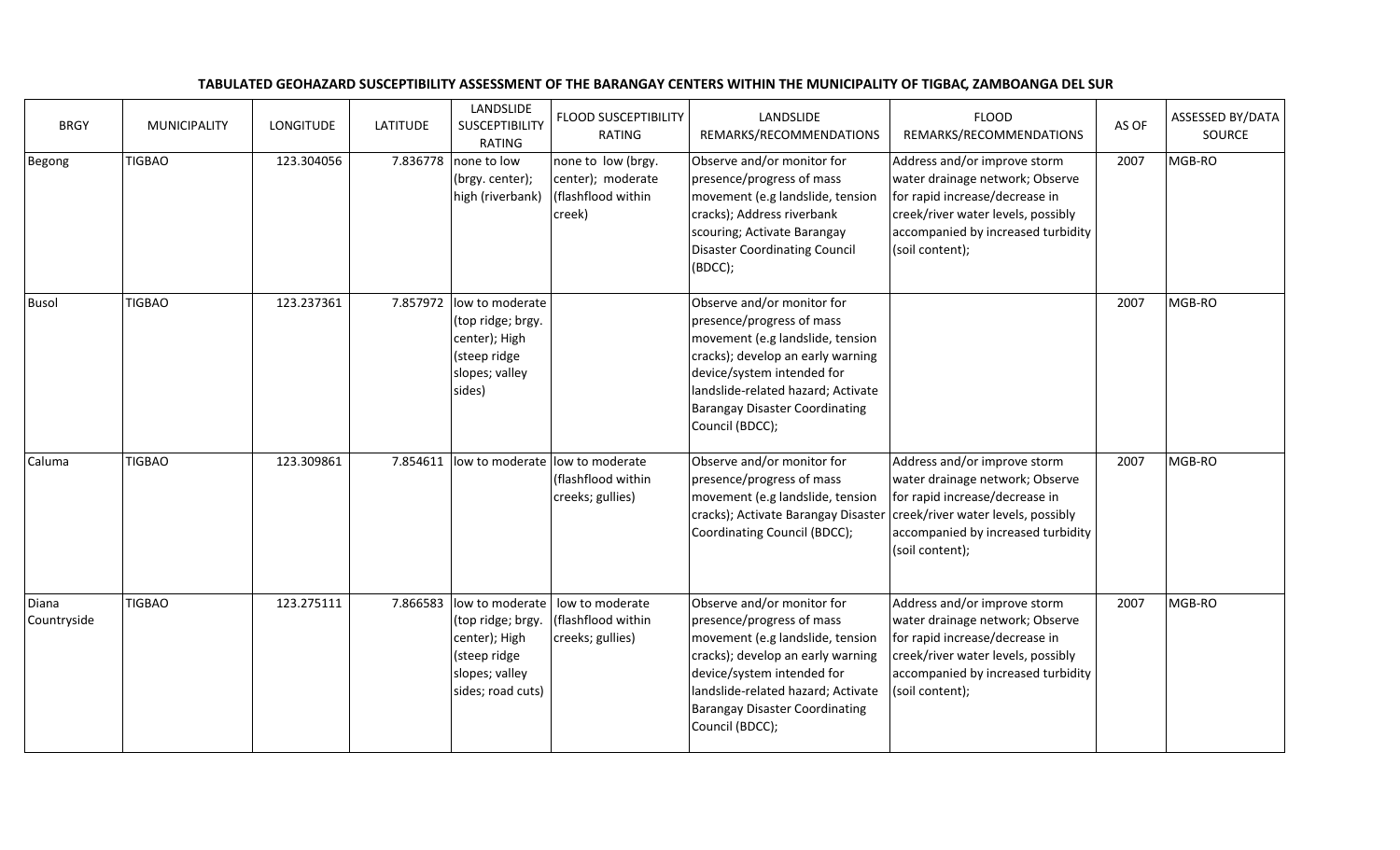| Guinlin   | <b>TIGBAO</b> | 123.301056 |          | 7.802639 moderate (brgy.<br>center) high<br>(steep ridge | moderate to high<br>(flashflood within<br>creeks          | Observe and/or monitor for<br>presence/progress of mass<br>movement (e.g landslide, tension                                                                                                                                                                      | Observe for rapid<br>increase/decrease in creek/river<br>water levels, possibly accompanied                                              | 2007 | MGB-RO |
|-----------|---------------|------------|----------|----------------------------------------------------------|-----------------------------------------------------------|------------------------------------------------------------------------------------------------------------------------------------------------------------------------------------------------------------------------------------------------------------------|------------------------------------------------------------------------------------------------------------------------------------------|------|--------|
|           |               |            |          | slopes and valley                                        |                                                           | cracks); develop an early warning                                                                                                                                                                                                                                | by increased turbidity (soil                                                                                                             |      |        |
|           |               |            |          | sides; road cuts)                                        |                                                           | device/system intended for                                                                                                                                                                                                                                       | content);                                                                                                                                |      |        |
|           |               |            |          |                                                          |                                                           | landslide-related hazard; identify                                                                                                                                                                                                                               |                                                                                                                                          |      |        |
|           |               |            |          |                                                          |                                                           | evacuation site and or relocation                                                                                                                                                                                                                                |                                                                                                                                          |      |        |
|           |               |            |          |                                                          |                                                           | site; constant communication and                                                                                                                                                                                                                                 |                                                                                                                                          |      |        |
|           |               |            |          |                                                          |                                                           | updates with the Brgy. officials on                                                                                                                                                                                                                              |                                                                                                                                          |      |        |
|           |               |            |          |                                                          |                                                           | geohazard situation; in case of                                                                                                                                                                                                                                  |                                                                                                                                          |      |        |
|           |               |            |          |                                                          |                                                           | heavy rain, monitor the presence                                                                                                                                                                                                                                 |                                                                                                                                          |      |        |
|           |               |            |          |                                                          |                                                           | of landslide southwest of the brgy.                                                                                                                                                                                                                              |                                                                                                                                          |      |        |
|           |               |            |          |                                                          |                                                           | center and give warning to the                                                                                                                                                                                                                                   |                                                                                                                                          |      |        |
|           |               |            |          |                                                          |                                                           | households just located below the<br>toe of the steep ridge. Activate                                                                                                                                                                                            |                                                                                                                                          |      |        |
|           |               |            |          |                                                          |                                                           | <b>Barangay Disaster Coordinating</b>                                                                                                                                                                                                                            |                                                                                                                                          |      |        |
|           |               |            |          |                                                          |                                                           | Council (BDCC).                                                                                                                                                                                                                                                  |                                                                                                                                          |      |        |
|           |               |            |          |                                                          |                                                           |                                                                                                                                                                                                                                                                  |                                                                                                                                          |      |        |
|           |               |            |          |                                                          |                                                           |                                                                                                                                                                                                                                                                  |                                                                                                                                          |      |        |
|           |               |            |          |                                                          |                                                           |                                                                                                                                                                                                                                                                  |                                                                                                                                          |      |        |
| Lacarayan | <b>TIGBAO</b> | 123.211722 | 7.870083 | moderate (top<br>ridge); high<br>(steep valley<br>sides) | none (brgy. center);<br>high (flashflood within<br>creek) | Observe and/or monitor for<br>presence/progress of mass<br>movement (e.g landslide, tension<br>cracks); develop an early warning<br>device/system intended for<br>landslide-related hazard; Activate<br><b>Barangay Disaster Coordinating</b><br>Council (BDCC); | Observe for rapid<br>increase/decrease in creek/river<br>water levels, possibly accompanied<br>by increased turbidity (soil<br>content); | 2007 | MGB-RO |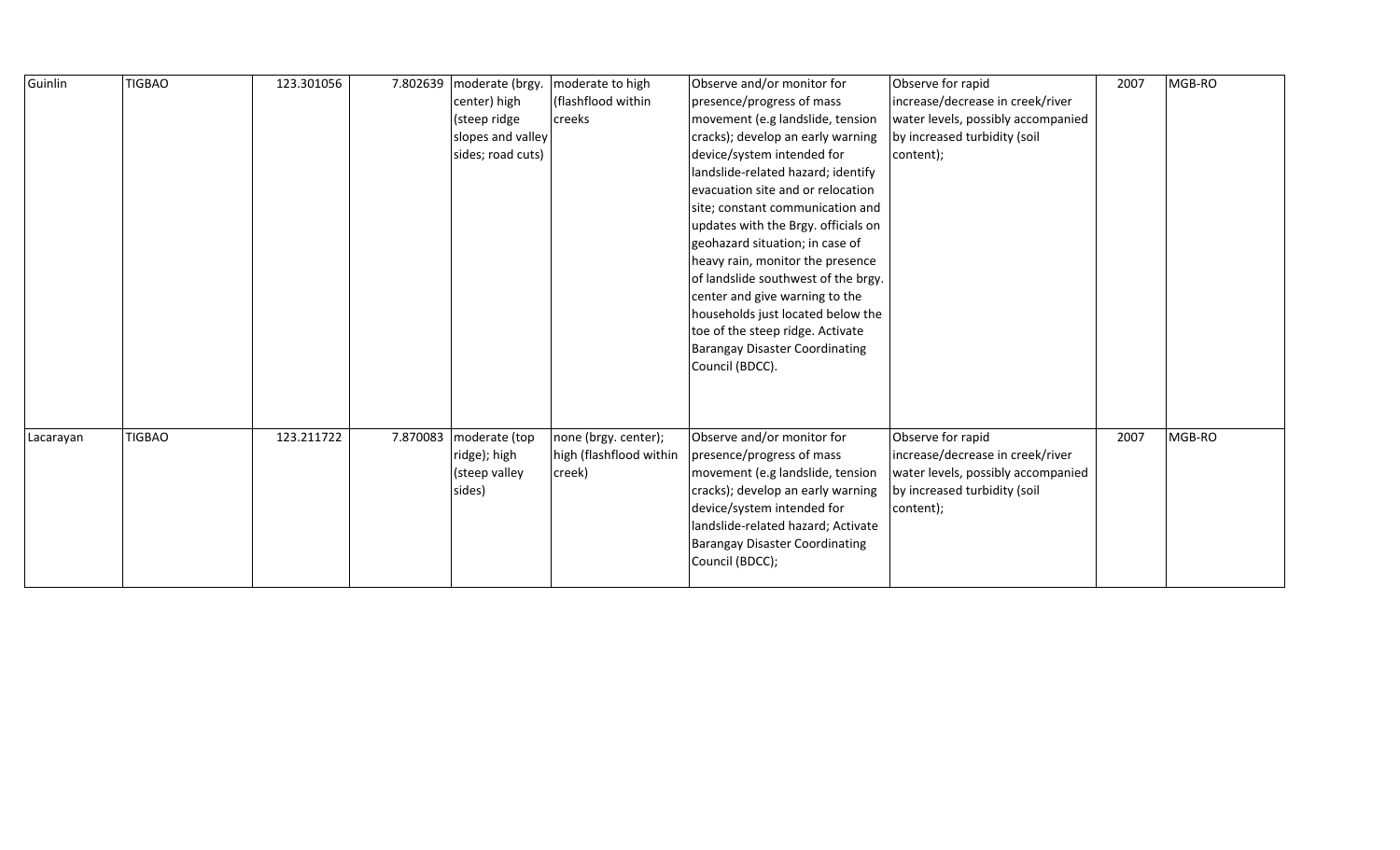| Lacupayan | <b>TIGBAO</b> | 123.273556 | 7.848361 | moderate to<br>high                                                                                                               | none                                         | Observe and/or monitor for<br>presence/progress of mass<br>movement (e.g landslide, tension<br>cracks); develop an early warning<br>device/system intended for<br>landslide-related hazard; identify<br>evacuation site and or relocation<br>site; constant communication and<br>updates with the Brgy. officials on<br>geohazard situation; Activate<br><b>Barangay Disaster Coordinating</b><br>Council (BDCC). |                                                                                                                                                                                                  | 2007 | MGB-RO |
|-----------|---------------|------------|----------|-----------------------------------------------------------------------------------------------------------------------------------|----------------------------------------------|-------------------------------------------------------------------------------------------------------------------------------------------------------------------------------------------------------------------------------------------------------------------------------------------------------------------------------------------------------------------------------------------------------------------|--------------------------------------------------------------------------------------------------------------------------------------------------------------------------------------------------|------|--------|
| Libayoy   | <b>TIGBAO</b> | 123.229778 |          | 7.859611   none to low<br>(valley floor;<br>flood plain);<br>moderate to<br>high (ridge<br>slopes and valley<br>sides; riverbank) | high (valley floor;<br>floodplain)           | seasonally moderate to Observe and/or monitor for<br>presence/progress of mass<br>movement (e.g landslide, tension<br>cracks); develop an early warning<br>device/system intended for<br>landslide-related hazard; identify<br>evacuation site and or relocation<br>site; Activate Barangay Disaster<br>Coordinating Council (BDCC).                                                                              | Address and/or improve storm<br>water drainage network; Observe<br>for rapid increase/decrease in<br>creek/river water levels, possibly<br>accompanied by increased turbidity<br>(soil content); | 2007 | MGB-RO |
| Limas     | <b>TIGBAO</b> | 123.285472 |          | 7.827583   moderate<br>(brgy.center)<br>none to low<br>(valley floor;<br>ricefield)                                               | low to moderate<br>(valley floor; ricefield) | Observe and/or monitor for<br>presence/progress of mass<br>movement (e.g landslide, tension<br>cracks); Activate Barangay Disaster<br>Coordinating Council (BDCC);                                                                                                                                                                                                                                                | Address and/or improve storm<br>water drainage network; Observe<br>for rapid increase/decrease in<br>creek/river water levels, possibly<br>accompanied by increased turbidity<br>(soil content); | 2007 | MGB-RO |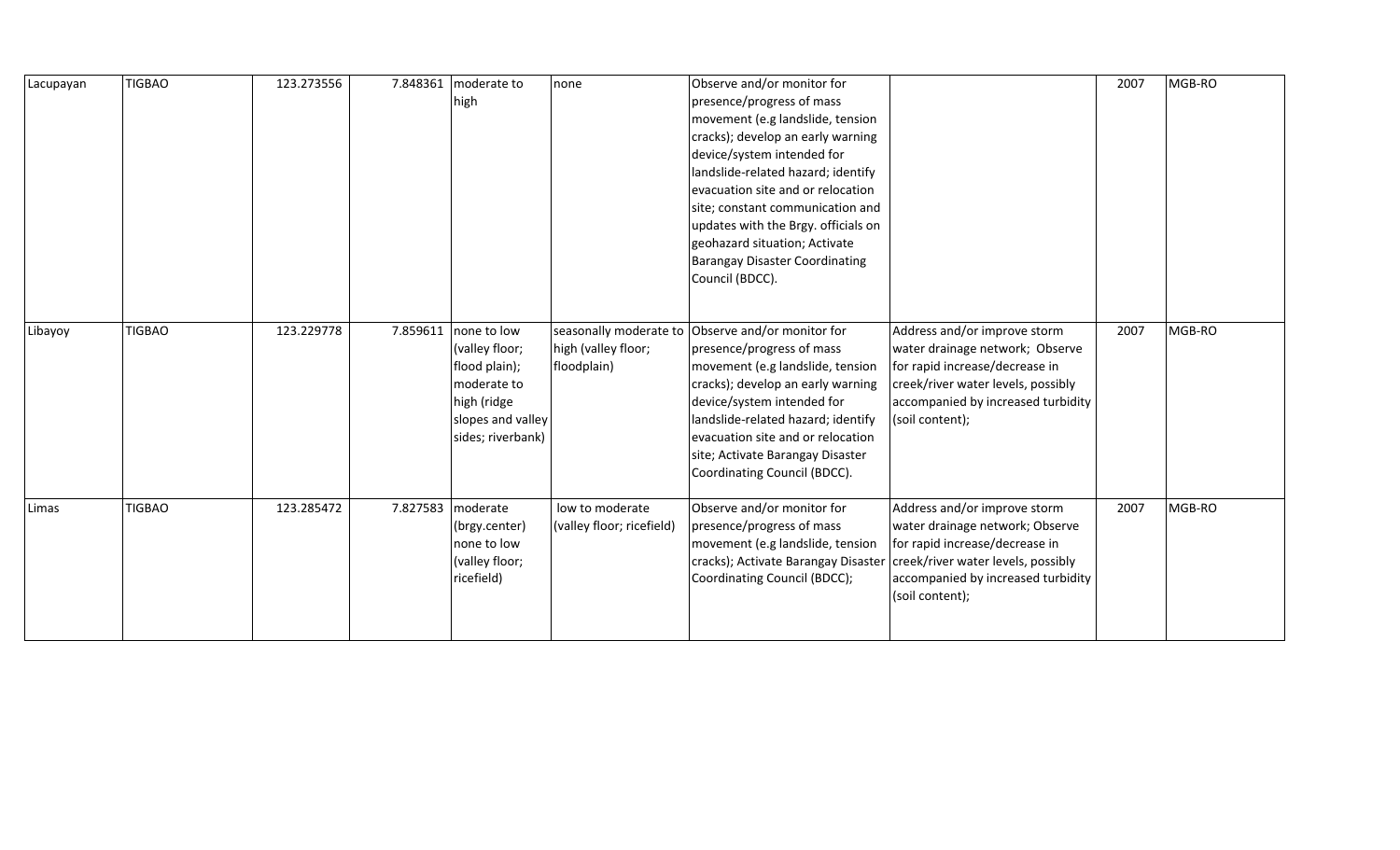| Longmot  | <b>TIGBAO</b> | 123.308167 |          | 7.819556 none to low<br>(valley floor;<br>brgy center);<br>high (riverbank)            | low to moderate<br>(valley floor; ricefield);<br>high<br>(flashflood/sheetflood<br>within creeks) | Observe and/or monitor for<br>presence/progress of mass<br>movement (e.g landslide, tension<br>cracks); Address riverbank<br>scouring; Activate Barangay<br><b>Disaster Coordinating Council</b><br>(BDCC);                                                                                                                                                                                                        | Address and/or improve storm<br>water drainage network; Observe<br>for rapid increase/decrease in<br>creek/river water levels, possibly<br>accompanied by increased turbidity<br>(soil content); Identify evacuation<br>an/or relocation site for residents<br>near the shallow creek channels | 2007 | MGB-RO |
|----------|---------------|------------|----------|----------------------------------------------------------------------------------------|---------------------------------------------------------------------------------------------------|--------------------------------------------------------------------------------------------------------------------------------------------------------------------------------------------------------------------------------------------------------------------------------------------------------------------------------------------------------------------------------------------------------------------|------------------------------------------------------------------------------------------------------------------------------------------------------------------------------------------------------------------------------------------------------------------------------------------------|------|--------|
| Maragang | <b>TIGBAO</b> | 123.257972 | 7.851389 | none to low<br>(brgy. center);<br>high (riverbank;<br>steep ridge<br>slope; road cuts) | high<br>(flashflood/sheetflood<br>within creeks)                                                  | Observe and/or monitor for<br>presence/progress of mass<br>movement (e.g landslide, tension<br>cracks); Address riverbank<br>scouring; Activate Barangay<br><b>Disaster Coordinating Council</b><br>(BDCC);                                                                                                                                                                                                        | Address and/or improve storm<br>water drainage network; Observe<br>for rapid increase/decrease in<br>creek/river water levels, possibly<br>accompanied by increased turbidity<br>(soil content); Identify evacuation<br>an/or relocation site for residents<br>near the shallow creek channels | 2007 | MGB-RO |
| Mate     | <b>TIGBAO</b> | 123.225278 | 7.890889 | high (steep ridge none<br>slopes; gullies;<br>valley sides; road<br>cuts)              |                                                                                                   | Observe and/or monitor for<br>presence/progress of mass<br>movement (e.g landslide, tension<br>cracks); develop an early warning<br>device/system intended for<br>landslide-related hazard; identify<br>evacuation site and or relocation<br>site; constant communication and<br>updates with the Brgy. officials on<br>geohazard situation; iActivate<br><b>Barangay Disaster Coordinating</b><br>Council (BDCC). |                                                                                                                                                                                                                                                                                                | 2007 | MGB-RO |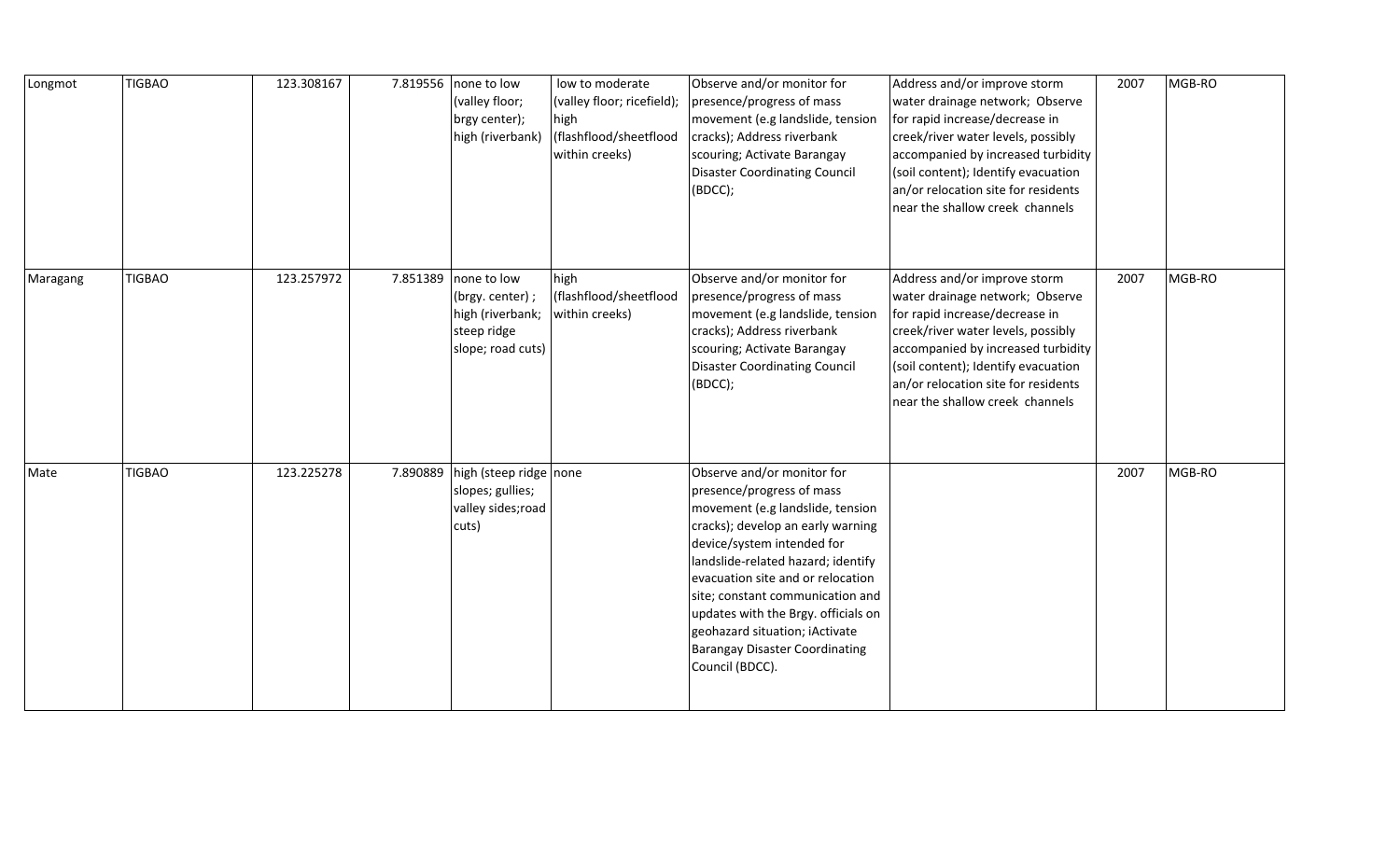| Nangan-nangan | <b>TIGBAO</b> | 123.208790 |          | 7.908135   high (steep ridge   low to moderate |                                      | Observe and/or monitor for           | Observe for rapid                  | 2007 | MGB-RO |
|---------------|---------------|------------|----------|------------------------------------------------|--------------------------------------|--------------------------------------|------------------------------------|------|--------|
|               |               |            |          | slopes; gullies;                               | (flashflood within                   | presence/progress of mass            | increase/decrease in creek/river   |      |        |
|               |               |            |          | valley sides; road   creeks/gullies)           |                                      | movement (e.g landslide, tension     | water levels, possibly accompanied |      |        |
|               |               |            |          | cuts)                                          |                                      | cracks); develop an early warning    | by increased turbidity (soil       |      |        |
|               |               |            |          |                                                |                                      | device/system intended for           | content);                          |      |        |
|               |               |            |          |                                                |                                      | landslide-related hazard; observe    |                                    |      |        |
|               |               |            |          |                                                |                                      | and or minotor for sunken and/or     |                                    |      |        |
|               |               |            |          |                                                |                                      | displace road surfaces; observed     |                                    |      |        |
|               |               |            |          |                                                |                                      | for seeps, or springs on areas that  |                                    |      |        |
|               |               |            |          |                                                |                                      | are not typically wet; constant      |                                    |      |        |
|               |               |            |          |                                                |                                      | communication and updates with       |                                    |      |        |
|               |               |            |          |                                                |                                      | the Brgy. officials on geohazard     |                                    |      |        |
|               |               |            |          |                                                |                                      | situation; Activate Barangay         |                                    |      |        |
|               |               |            |          |                                                |                                      | <b>Disaster Coordinating Council</b> |                                    |      |        |
|               |               |            |          |                                                |                                      | (BDCC).                              |                                    |      |        |
|               |               |            |          |                                                |                                      |                                      |                                    |      |        |
|               |               |            |          |                                                |                                      |                                      |                                    |      |        |
| New Tuburan   | <b>TIGBAO</b> | 123.247472 | 7.784194 |                                                | high (steep ridge   moderate to high | Observe and/or monitor for           | Observe for rapid                  | 2007 | MGB-RO |
|               |               |            |          | slopes; gullies;                               | (flashflood within                   | presence/progress of mass            | increase/decrease in creek/river   |      |        |
|               |               |            |          | valley sides; road creeks                      |                                      | movement (e.g landslide, tension     | water levels, possibly accompanied |      |        |
|               |               |            |          | cuts)                                          |                                      | cracks); develop an early warning    | by increased turbidity (soil       |      |        |
|               |               |            |          |                                                |                                      | device/system intended for           | content);                          |      |        |
|               |               |            |          |                                                |                                      | landslide-related hazard; identify   |                                    |      |        |
|               |               |            |          |                                                |                                      | evacuation site and or relocation    |                                    |      |        |
|               |               |            |          |                                                |                                      | site; constant communication and     |                                    |      |        |
|               |               |            |          |                                                |                                      | updates with the Brgy. officials on  |                                    |      |        |
|               |               |            |          |                                                |                                      | geohazard situation; in case of      |                                    |      |        |
|               |               |            |          |                                                |                                      | heavy rain, monitor the presence     |                                    |      |        |
|               |               |            |          |                                                |                                      | of landslide west of the brgy.       |                                    |      |        |
|               |               |            |          |                                                |                                      | center and give warning to the       |                                    |      |        |
|               |               |            |          |                                                |                                      | households just located below the    |                                    |      |        |
|               |               |            |          |                                                |                                      | toe of the steep ridge. Activate     |                                    |      |        |
|               |               |            |          |                                                |                                      | Barangay Disaster Coordinating       |                                    |      |        |
|               |               |            |          |                                                |                                      | Council (BDCC).                      |                                    |      |        |
|               |               |            |          |                                                |                                      |                                      |                                    |      |        |
|               |               |            |          |                                                |                                      |                                      |                                    |      |        |
|               |               |            |          |                                                |                                      |                                      |                                    |      |        |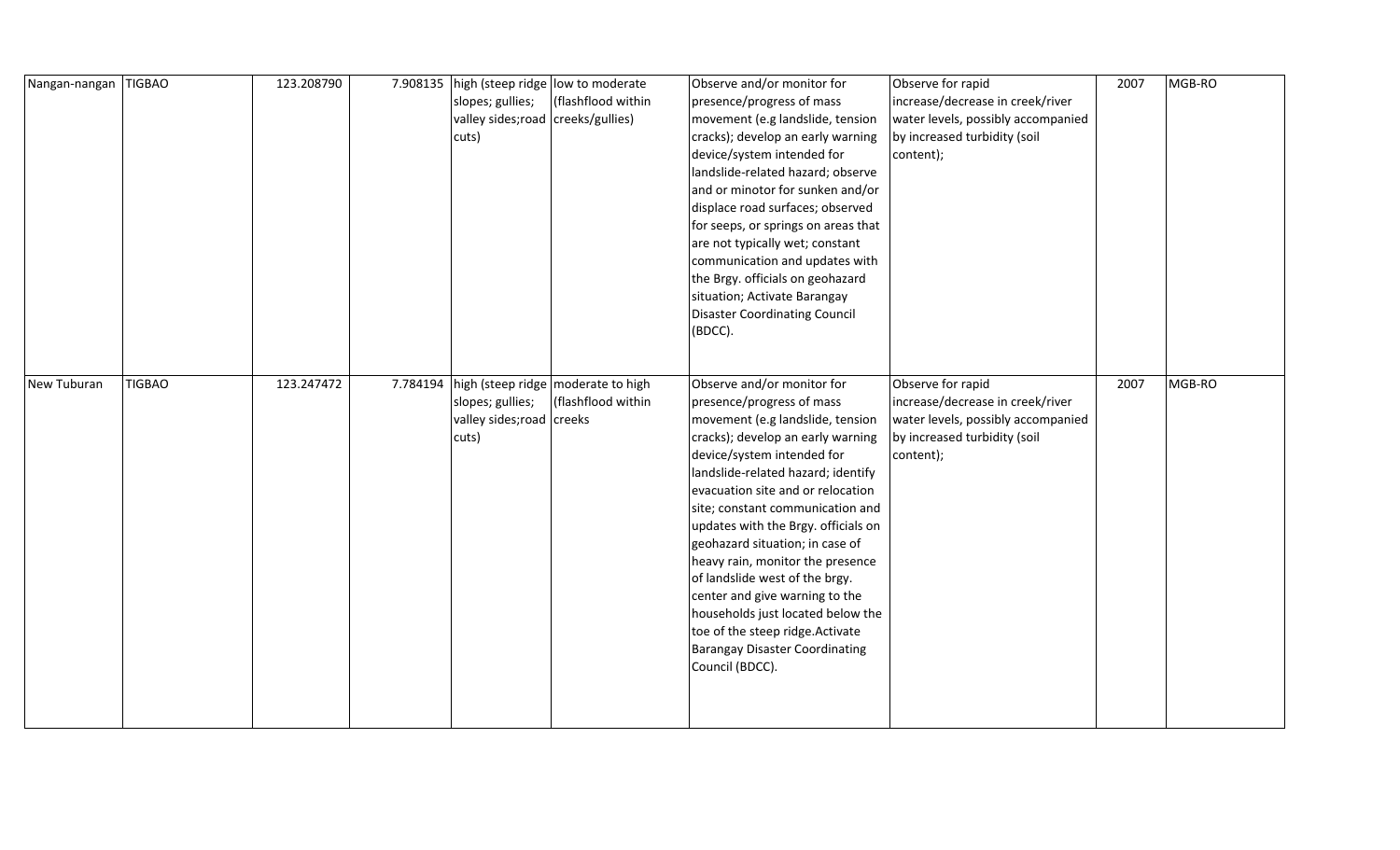| Nilo          | <b>TIGBAO</b> | 123.248528 | 7.847389   none to low<br>(brgy. center);<br>high (riverbank)                                        | high<br>(flashflood/sheetflood<br>within creeks)                                                                           | Observe and/or monitor for<br>presence/progress of mass<br>movement (e.g landslide, tension<br>cracks); Address riverbank<br>scouring; Activate Barangay<br><b>Disaster Coordinating Council</b><br>(BDCC).                                                                                                                                                                                                                                                                                                                                                                                               | Observe for rapid<br>increase/decrease in creek/river<br>water levels, possibly accompanied<br>by increased turbidity (soil<br>content); Identify evacuation an/or<br>relocation site for residents near<br>the shallow creek channels                                 | 2007 | MGB-RO |
|---------------|---------------|------------|------------------------------------------------------------------------------------------------------|----------------------------------------------------------------------------------------------------------------------------|-----------------------------------------------------------------------------------------------------------------------------------------------------------------------------------------------------------------------------------------------------------------------------------------------------------------------------------------------------------------------------------------------------------------------------------------------------------------------------------------------------------------------------------------------------------------------------------------------------------|------------------------------------------------------------------------------------------------------------------------------------------------------------------------------------------------------------------------------------------------------------------------|------|--------|
| Tigbao (Pob.) | <b>TIGBAO</b> | 123.226611 | 7.822111   none to low<br>(alluvial plain;<br>flood plain); high<br>(riverbank)                      | low to moderate<br>(localize flooding-<br>alluvial plain; rice field);<br>high<br>(flashflood/sheetflood<br>within creeks) | Observe and/or monitor for<br>presence/progress of mass<br>movement (e.g landslide, tension<br>cracks); Address riverbank<br>scouring; Activate Barangay<br><b>Disaster Coordinating Council</b><br>(BDCC).                                                                                                                                                                                                                                                                                                                                                                                               | Address and/or improve storm<br>water drainage network; Observe<br>for rapid increase/decrease in<br>creek/river water levels, possibly<br>accompanied by increased turbidity<br>(soil content); Identify evacuation<br>site for residents near the creek<br>channels. | 2007 | MGB-RO |
| Timolan       | <b>TIGBAO</b> | 123.236306 | 7.813417   moderate (brgy.<br>center) high<br>(steep ridge<br>slopes and valley<br>sides; road cuts) | moderate to high<br>(flashflood within<br>creeks                                                                           | Observe and/or monitor for<br>presence/progress of mass<br>movement (e.g landslide, tension<br>cracks); develop an early warning<br>device/system intended for<br>landslide-related hazard; identify<br>evacuation site and or relocation<br>site; constant communication and<br>updates with the Brgy. officials on<br>geohazard situation; in case of<br>heavy rain, monitor the presence<br>of landslide southeast of the brgy.<br>center and give warning to the<br>households just located below the<br>toe of the steep ridge. Activate<br><b>Barangay Disaster Coordinating</b><br>Council (BDCC). | Observe for rapid<br>increase/decrease in creek/river<br>water levels, possibly accompanied<br>by increased turbidity (soil<br>content);                                                                                                                               | 2007 | MGB-RO |